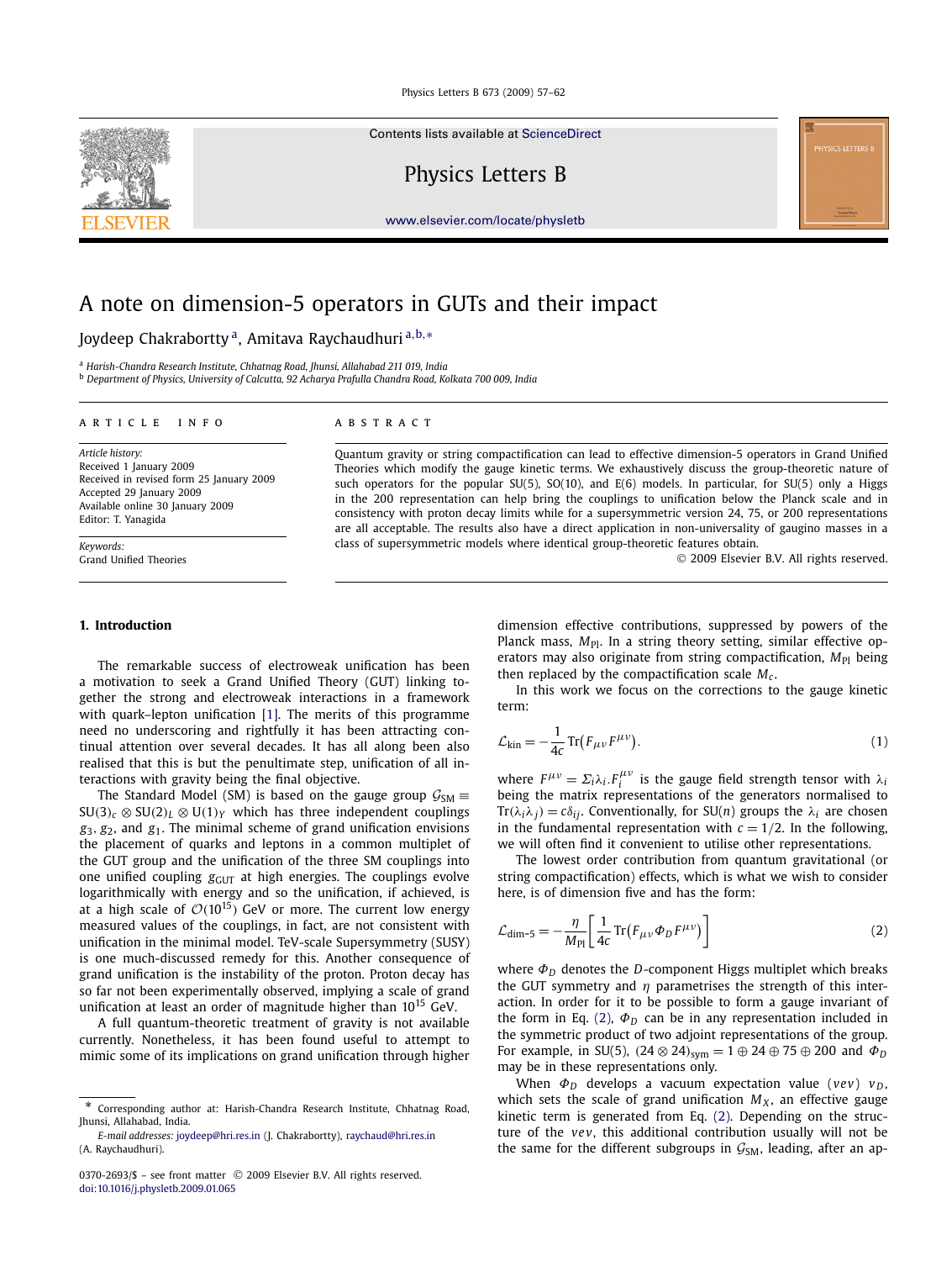<span id="page-1-0"></span>propriate scaling of the gauge fields, to an alteration of the gauge coupling unification condition to:

$$
g_1^2(M_X)(1+\epsilon \delta_1) = g_2^2(M_X)(1+\epsilon \delta_2) = g_3^2(M_X)(1+\epsilon \delta_3),
$$
 (3)

wherein the  $\delta_i$ , *i* = 1, 2, 3, and  $\epsilon = \eta v_D/2M_{Pl} \sim \mathcal{O}(M_X/M_{Pl})$  arise from Eq. [\(2\).](#page-0-0) Thus, the presence of the dimension-5 terms in the Lagrangian modifies the usual boundary conditions on gauge couplings where they are expected to unify at  $M_X$ . It is indeed possible that this change will be just enough to entail the unification programme to succeed with the current low energy values of the coupling constants as a boundary condition. Here, we show that this is the case for SU(5) GUT.

In this work we work out the consequences of such dimension-5 operators for the unified theories based on SU(5), SO(10), and E(6). For ordinary SU(5) as well as its SUSY variant, using one- and two-loop renormalisation group evolution of the gauge couplings we examine the consistency of the low energy measurements with grand unification while remaining within the proton decay restrictions. We also make a brief remark about the applicability of these results to non-universality of gaugino masses in a class of SUSY models.

#### **2. A relook at SU(5) GUTs**

The simplest illustrative example is that of SU(5) with a *Φ*<sup>24</sup> scalar. Such a scalar multiplet is customarily introduced in the theory to spontaneously break  $SU(5) \rightarrow \mathcal{G}_{SM}$ . If there is also a dimension-5 term as in Eq. [\(2\)](#page-0-0) involving *Φ*<sup>24</sup> then gauge couplings at the high scale get affected [\[2\].](#page-4-0) The *vev* of this field can be represented as a traceless  $5 \times 5$  diagonal matrix ( $c = 1/2$ ):

$$
\langle \Phi_{24} \rangle = \frac{v_{24}}{\sqrt{15}} \operatorname{diag}(1, 1, 1, -3/2, -3/2). \tag{4}
$$

The contributions to the  $\delta$ <sup>*i*</sup> in Eq. (3) can be simply read off from this expression and one finds:  $\delta_1 = \delta_2/3 = -\delta_3/2 = 1/\sqrt{15}$ .

For conveniently writing the *vev* for the 75-dimensional representation one uses the SU(5) relation:  $10 \otimes \overline{10} = 1 \oplus 24 \oplus 75$ . The *vev*  $\langle \Phi_{75} \rangle$  must be so chosen that  $\mathcal{G}_{SM}$  remains unbroken. Further, it must be orthogonal to  $\langle \Phi_{24} \rangle$ , which too can be expressed as a 10  $\otimes$  10 diagonal matrix. Under  $\mathcal{G}_{SM}$  the  $SU(5)$  10 =  $(3, 1)$ <sub>- $\frac{4}{3}$ </sub> +  $(3, 2)$ <sub> $\frac{1}{3}$ </sub> +  $(1, 1)$ <sub>2</sub>. This allows the identification of the generators of  $35U(5)$  in the 10-dimensional repre- 1 <sup>60</sup> diag*(*−4*,*−4*,*−4*,* 1*,* 1*,* 1*,* 1*,* 1*,* 1*,* 6*)*. Taking the above into consentation and, in particular, the  $U(1)_Y$  generator corresponds to

sideration, 
$$
\langle \Phi_{75} \rangle
$$
 can be expressed as the traceless 10 × 10 matrix  
(*c* = 3/2):

$$
\langle \Phi_{75} \rangle = \frac{v_{75}}{\sqrt{12}} \operatorname{diag}(1, 1, 1, -1, -1, -1, -1, -1, -1, 3). \tag{5}
$$

This results in  $\delta_1 = -5\delta_2/3 = -\frac{5}{\delta_3} = 4/\sqrt{3}$ .

Similarly, the relation  $15 \otimes \overline{15} = 1 \oplus 24 \oplus 200$  permits the *vev* for  $\Phi_{200}$  to be written as a (15  $\times$  15) traceless diagonal matrix (c = 7/2). Noting that under  $\mathcal{G}_{SM}$  the 15 of SU(5) is  $(6, 1)_{-\frac{4}{3}} + (3, 2)_{\frac{1}{3}} +$ *(*1*,* 3*)*<sup>2</sup> one has:

$$
\langle \Phi_{200} \rangle = \frac{v_{200}}{\sqrt{12}} \text{diag}(1, 1, 1, 1, 1, 1, -2, -2, -2, -2, -2, -2, 2, 2, 2), \tag{6}
$$

which yields  $\delta_1 = 5\delta_2 = 10\delta_3 = 1/\sqrt{21}$ . These results for SU(5) are collected together in Table 1.

## **3.** sin<sup>2</sup>  $\theta_W$ , gauge couplings

The shift in the gauge couplings as dictated by Eq. (3) leaves its mark at low energies through the Renormalization Group (RG)

**Table 1**

Effective contributions to gauge kinetic terms from different Higgs representations in Eq. [\(2\)](#page-0-0) for SU(5). (See Eq. (3).)

| SU(5) Representations | 01            | $\delta$        | 93              |
|-----------------------|---------------|-----------------|-----------------|
| 24                    | $1/\sqrt{15}$ | $3/\sqrt{15}$   | $-2/\sqrt{15}$  |
| 75                    | $4/\sqrt{3}$  | $-12/5\sqrt{3}$ | $-4/5\sqrt{3}$  |
| 200                   | $1/\sqrt{21}$ | $1/5\sqrt{21}$  | $1/10\sqrt{21}$ |

equations. Moreover, besides the low energy value of the weak mixing angle  $\sin^2 \theta_W$ , even its GUT-level prediction is affected.

The weak mixing angle  $\sin^2 \theta_W = g'^2/(g^2 + g'^2)$  is expressed in terms of the SM gauge couplings  $g'$  and  $g \equiv g_2$ . Of these, the  $U(1)_Y$  coupling  $g'$  is related to the coupling  $g_1$  arising in a unified theory through  $g_1^2 = c^2 g'^2$  where  $c^2 = \frac{5}{3}$ . In the limit of unification of all couplings at a GUT-scale,  $M_X$ , this leads to the prediction  $\sin^2 \theta_W (M_X) = 3/8$ . Now, due to the modified GUT relationship of Eq. (3) one has for the weak mixing angle  $\theta_W$ :

$$
\sin^2 \hat{\theta}_W(M_X) = \frac{3}{8} + \frac{15}{64} \epsilon (\delta_2 - \delta_1).
$$
 (7)

The experimentally determined value of  $\sin^2 \theta_W$  at low energies receives further RG-dependent corrections to which we now turn.

The RG equations governing gauge coupling evolution are:

$$
\mu \frac{dg_i}{d\mu} = \beta_i(g_i, g_j),\tag{8}
$$

where at two-loop order [\[3\]](#page-4-0)

$$
\beta_i(g_i, g_j) = (16\pi^2)^{-1} b_i g_i^3 + (16\pi^2)^{-2} \sum_{j=1}^3 b_{ij} g_j^2 g_i^3.
$$
 (9)

 $i, j = 1, 2, 3$  for  $U(1)_Y$ ,  $SU(2)_L$ , and  $SU(3)_c$ , respectively. The coefficients *bi* and *bij* are:

$$
b_1 = \frac{1}{10}n_H + \frac{4}{3}n_G, \qquad b_2 = \frac{1}{6}n_H + \frac{4}{3}n_G - 22/3,
$$
  

$$
b_3 = \frac{4}{3}n_G - 11,
$$
 (10)

and

$$
b_{ij} = n_H \begin{pmatrix} 9/50 & 9/10 & 0 \\ 3/10 & 13/6 & 0 \\ 0 & 0 & 0 \end{pmatrix} + n_G \begin{pmatrix} 19/15 & 3/5 & 44/15 \\ 1/5 & 49/3 & 4 \\ 11/30 & 3/2 & 76/3 \end{pmatrix}
$$
  
+  $\begin{pmatrix} 0 & 0 & 0 \\ 0 & -136/3 & 0 \\ 0 & 0 & -102 \end{pmatrix}$  (11)

and  $n_H$  and  $n_G$  are respectively the number of Higgs doublets and the number of fermion generations in the theory. The RG equations must satisfy the boundary conditions set by Eq. (3) on the  $g_i^2(M_X)$ .

In our numerical analyses below we show the full two-loop RG equation results. For ease of discussion if only the lowest order contributions are retained, then in the absence of dimension-5 operators  $(\alpha_i = g_i^2/4\pi)$ :

$$
\frac{1}{\alpha_i(\mu)} = \frac{1}{\alpha_i(M_X)} + \frac{2b_i}{2\pi} \ln \left[ \frac{M_X}{\mu} \right] \quad (i = 1, 2, 3). \tag{12}
$$

 $\alpha_i = g_i^2/4\pi$ . These equations can be combined to yield:

$$
\frac{\alpha}{2\pi} \ln \frac{M_X}{M_Z} = \left[ \frac{3}{5b_1 + 3b_2 - 8b_3} \right] \left\{ 1 - \frac{8}{3} \frac{\alpha}{\alpha_3} \right\},\tag{13}
$$

and therefrom

$$
\sin^2 \theta_W(M_Z) = \frac{3}{8} - \frac{15}{8} \left[ \frac{b_1 - b_2}{5b_1 + 3b_2 - 8b_3} \right] \left\{ 1 - \frac{8}{3} \frac{\alpha}{\alpha_3} \right\},\tag{14}
$$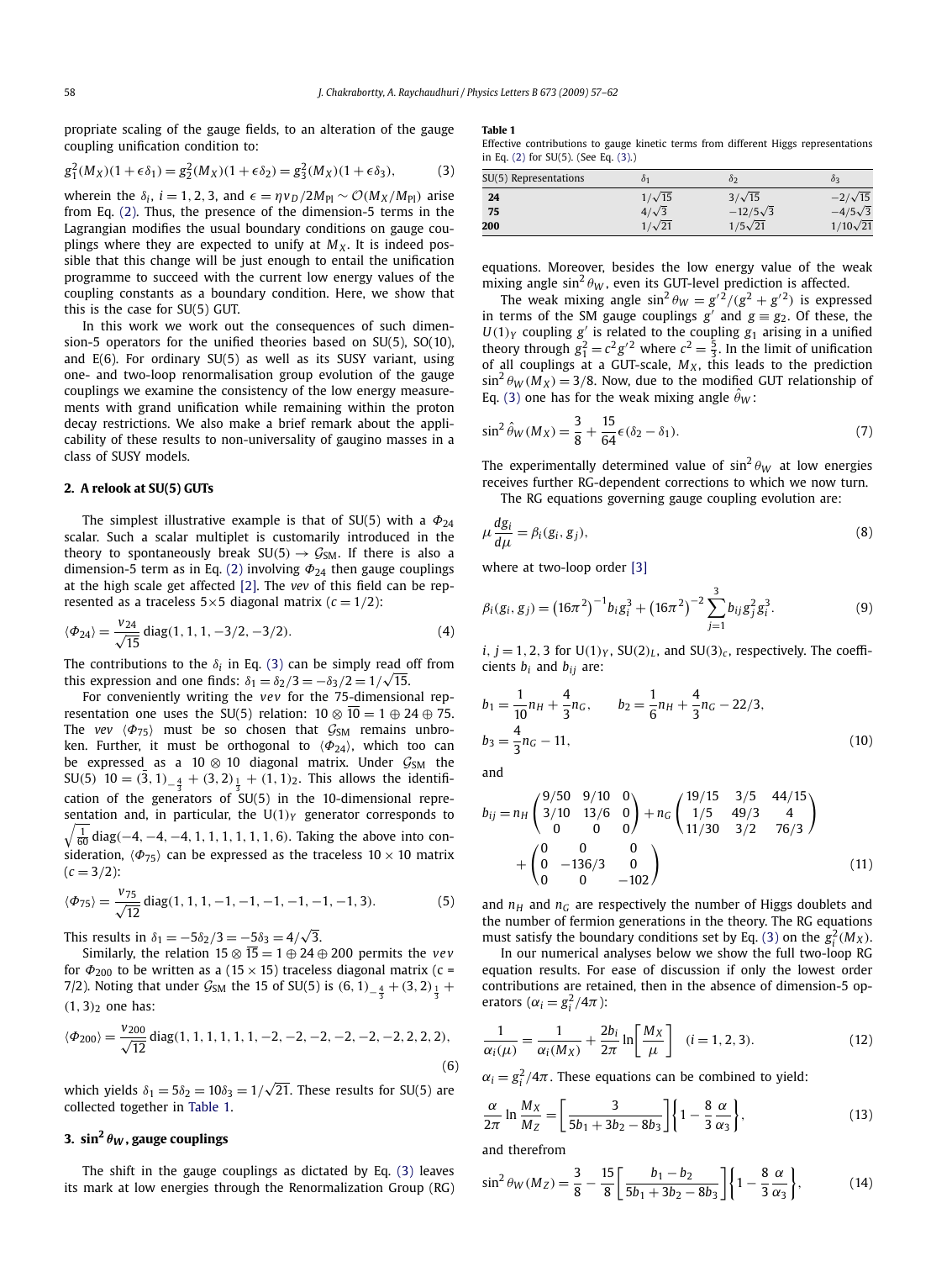#### <span id="page-2-0"></span>**Table 2** SU(5) dimension-5 interaction strength  $\epsilon$  and the gauge unification scale,  $M_X$ , for different *Φ* representations.

| SU(5)           |                 | $\epsilon$      | $M_X$ (GeV)           |
|-----------------|-----------------|-----------------|-----------------------|
| Representations | (from Eq. (17)) | (using Eq. (8)) |                       |
| 24              | 0.087           | 0.088           | $5.01 \times 10^{13}$ |
| 75              | $-0.048$        | $-0.045$        | $4.79 \times 10^{15}$ |
| 200             | $-1.92$         | $-1.40$         | $1.05 \times 10^{18}$ |

where  $\alpha$  – the fine structure constant – and  $\alpha_3$  are the couplings at the scale  $M<sub>z</sub>$ .

Inclusion of the boundary condition, Eq. [\(3\),](#page-1-0) dictated by the dimension-5 interactions alters Eqs. [\(13\) and \(14\)](#page-1-0) to:

$$
\frac{\alpha}{2\pi} \ln \frac{\hat{M}_X}{M_Z} = \left[ \frac{3}{5b_1 + 3b_2 - 8b_3} \right] \left\{ 1 - \frac{8}{3} \frac{\alpha}{\alpha_3} \right\} + \left( \frac{\epsilon}{5b_1 + 3b_2 - 8b_3} \right) \times \left[ \frac{-3(8\delta_3 - 3\delta_2 - 5\delta_1)b_3}{5b_1 + 3b_2 - 8b_3} - (5\delta_1 + 3\delta_2) \frac{\alpha}{\alpha_3} \right] + \mathcal{O}(\epsilon^2),\tag{15}
$$

and

$$
\sin^2 \hat{\theta}_W (M_Z)
$$
\n
$$
= \frac{3(1 + \epsilon \delta_2)}{8 + \epsilon (3\delta_2 + 5\delta_1)} - \left(\frac{5(1 + \epsilon \delta_1)(1 + \epsilon \delta_2)}{8 + \epsilon (3\delta_2 + 5\delta_1)}\right)
$$
\n
$$
\times \left[\frac{b_1}{1 + \epsilon \delta_1} - \frac{b_2}{1 + \epsilon \delta_2}\right]
$$
\n
$$
\times \frac{3(1 + \epsilon \delta_3) - [8 + \epsilon (3\delta_2 + 5\delta_1)][\alpha/\alpha_3]}{(5b_1 + 3b_2)(1 + \epsilon \delta_3) - [8 + \epsilon (3\delta_2 + 5\delta_1)]b_3},
$$
\n(16)

which reduces to Eq. [\(14\)](#page-1-0) in the appropriate limit. In fact,

$$
\sin^2 \hat{\theta}_W(M_Z) = \sin^2 \theta_W(M_Z) - \epsilon \left[ \frac{5[\delta_1(b_3 - b_2) + \delta_2(b_1 - b_3) + \delta_3(b_2 - b_1)]}{(5b_1 + 3b_2 - 8b_3)^2} \times \left\{ 3b_3 - (5b_1 + 3b_2) \frac{\alpha}{\alpha_3} \right\} \right] + \mathcal{O}(\epsilon^2).
$$
 (17)

The first term on the r.h.s. of Eq. (17) is fixed from Eq. [\(14\).](#page-1-0) From the measured value of  $\sin^2 \theta_W$  [\[4\]](#page-4-0) one can extract the value of  $\epsilon$ . These are presented for the different *Φ* representations in Table 2.

These  $\mathcal{O}(\epsilon)$  one-loop analytic results can be cross-checked us-ing the full RG equations in Eq. [\(8\)](#page-1-0) with  $n<sub>G</sub> = 3$  and  $n<sub>H</sub> = 1$ . Using the low energy ( $\sim M_Z$ ) measured values [\[4\],](#page-4-0)  $\sin^2 \theta_W = 0.23119(14)$ and  $\alpha_3 = 0.1176(20)$ , the RG equations can be numerically integrated. The scale  $M_X$  is fixed through the requirement that the modified unification condition, Eq. [\(3\),](#page-1-0) is satisfied there. From this analysis one can determine  $\epsilon$  and  $M_X$ . The conclusions from oneloop RG running are shown in Table 2 and [Fig. 1.](#page-3-0)

The two-loop results, shown as insets in [Fig. 1,](#page-3-0) incorporate the proper matching conditions [\[5\]](#page-4-0) as well as Eq. [\(3\)](#page-1-0) at  $M_X$ , namely,

$$
\frac{1}{\alpha_i(M_X)(1+\epsilon\delta_i)} - \frac{C_i}{12\pi} = \text{constant, independent of } i
$$
  
for  $i = 1, 2, 3,$  (18)

where  $C_i$  is the quadratic Casimir for the *i*th subgroup. It is noteworthy that the results are not significantly affected and the coupling constants still unify. The unification scales,  $M_X$ , are found to be 5.01  $\times 10^{13}$ , 2.09  $\times 10^{15}$ , and 3.02  $\times 10^{17}$  GeV respectively for  $\Phi_{24}$ ,  $\Phi_{75}$ , and  $\Phi_{200}$ . Though unification is achieved within the Planck scale for all three choices, for *Φ*<sup>24</sup> and *Φ*<sup>75</sup> the results are not consistent with the existing limits from proton decay. Thus only a 5-dimensional operator with *Φ*<sup>200</sup> yields a viable solution.

In [\[6\],](#page-4-0) noting that the dimension-5 operator in Eq. [\(2\)](#page-0-0) with *Φ*<sup>24</sup> cannot by itself provide satisfactory gauge unification, it has been

#### **Table 3**

Effective contributions to gauge kinetic terms from different Higgs representations in Eq. [\(2\)](#page-0-0) for SO(10). (see Eq. [\(3\).](#page-1-0))

| SO(10) Representations | $\delta_{4c}$  | $\delta$ <sub>2</sub> L | $\delta$ <sub>2</sub> R |
|------------------------|----------------|-------------------------|-------------------------|
| -54                    | $-1/\sqrt{15}$ | $3/2\sqrt{15}$          | $3/2\sqrt{15}$          |
| 210                    |                | $1/\sqrt{2}$            | $-1/\sqrt{2}$           |
| 770                    | $2/3\sqrt{5}$  | $5/3\sqrt{5}$           | $5/3\sqrt{5}$           |

proposed that including gravitational contributions in the beta functions can help ameliorate this problem. Alternatively, within SUSY SU(5) it has been argued in [\[7\]](#page-4-0) that one-loop (as well as twoloop) RG evolution with  $Φ<sub>24</sub>$ -driven boundary conditions in Eq. [\(3\)](#page-1-0) can yield satisfactory unification solutions provided the possible modification of the Planck scale itself due to the large number of GUT fields is given consideration.

## **4. SO(10) and E(6)**

SU(5) is admittedly the GUT model which has been examined most in the literature by far. Nonetheless, there are also strong motivations for going to larger GUT groups like SO(10) and E(6). The minimal SU(5) model, as noted earlier, is in conflict with proton decay measurements. Further, the larger gauge groups offer the possibility of left–right symmetry. Here, we briefly discuss the effect of dimension-5 interactions, as in Eq.  $(2)$ , on SO $(10)$  and E $(6)$ models. The detailed analysis of RG evolution of the gauge couplings for these cases is not presented in this Letter [\[8\].](#page-4-0)

*4.1. SO(10) GUT*

SO(10) [\[9\]](#page-4-0) is now the widely preferred model for grand unification, offering the option of descending to  $G<sub>SM</sub>$  through a left-right symmetric route [\[10\]](#page-4-0) — the intermediate Pati–Salam  $\mathcal{G}_{PS}$  =  $SU(4)_c \otimes SU(2)_L \otimes SU(2)_R$  group — or *via* an  $SU(5) \otimes U(1)$  theory. The latter option will not give any novel feature beyond what has already been discussed in the context of SU(5) GUTs. So, here we consider the breaking chain  $SO(10) \rightarrow \mathcal{G}_{PS} \rightarrow \mathcal{G}_{SM}$ .

In SO(10), one usually requires  $g_{4c} = g_{2L} = g_{2R}$  at the unification scale. The presence of any dimension-5 effective interactions, of the form of Eq. [\(2\),](#page-0-0) will affect this relation introducing corrections such that

$$
g_{4c}^2(M_X)(1 + \epsilon \delta_{4c}) = g_{2L}^2(M_X)(1 + \epsilon \delta_{2L})
$$
  
=  $g_{2R}^2(M_X)(1 + \epsilon \delta_{2R}).$  (19)

The adjoint representation 45 of SO(10) satisfies  $(45 \otimes 45)_{sym}$  = 1 ⊕ 54 ⊕ 210 ⊕ 770 implying that *Φ<sup>D</sup>* can be chosen only in the 54, 210, and 770-dimensional representations. The *vev*  $\langle \Phi_D \rangle$  must ensure that  $\mathcal{G}_{PS}$  is unbroken.

Using the SO(10) relation  $(10 \otimes 10) = 1 \oplus 45 \oplus 54$  one can see that  $\langle \Phi_{54} \rangle$  can be expressed as a 10  $\times$  10 diagonal traceless matrix. Under  $SU(4)_c$  ⊗  $SU(2)_L$  ⊗  $SU(2)_R$ , 10 ≡ (1, 2, 2) + (6, 1, 1). Thus  $(c = 1)$ 

$$
\langle \Phi_{54} \rangle = \frac{v_{54}}{2\sqrt{15}} \operatorname{diag}(3, 3, 3, 3, -2, -2, -2, -2, -2, -2). \tag{20}
$$

This leads to  $\delta_{4c} = -\frac{1}{\sqrt{15}}$  and  $\delta_{2L} = \delta_{2R} = \frac{3}{2\sqrt{15}}$ . Notice that this correction to unification, through Eq. (19), ensures that  $g_{2L}(M_X)$  =  $g_{2R}(M_X)$ , i.e., D-parity [\[11\]](#page-5-0) is preserved.

In SO(10)  $(\overline{16} \otimes 16) = 1 \oplus 45 \oplus 210$ ; so one can represent  $\langle \Phi_{210} \rangle$  as a 16-dimensional traceless diagonal matrix. Since 16 =  $(4, 2, 1) + (\bar{4}, 1, 2)$  one can readily identify  $(c = 2)$ 

$$
\langle \Phi_{210} \rangle = \frac{v_{210}}{2\sqrt{2}} \operatorname{diag}(1, 1, 1, 1, 1, 1, 1, 1, 1, -1, -1, -1, -1, -1)
$$
\n
$$
-1, -1, -1, -1, -1, -1, -1, -1)
$$
\n(21)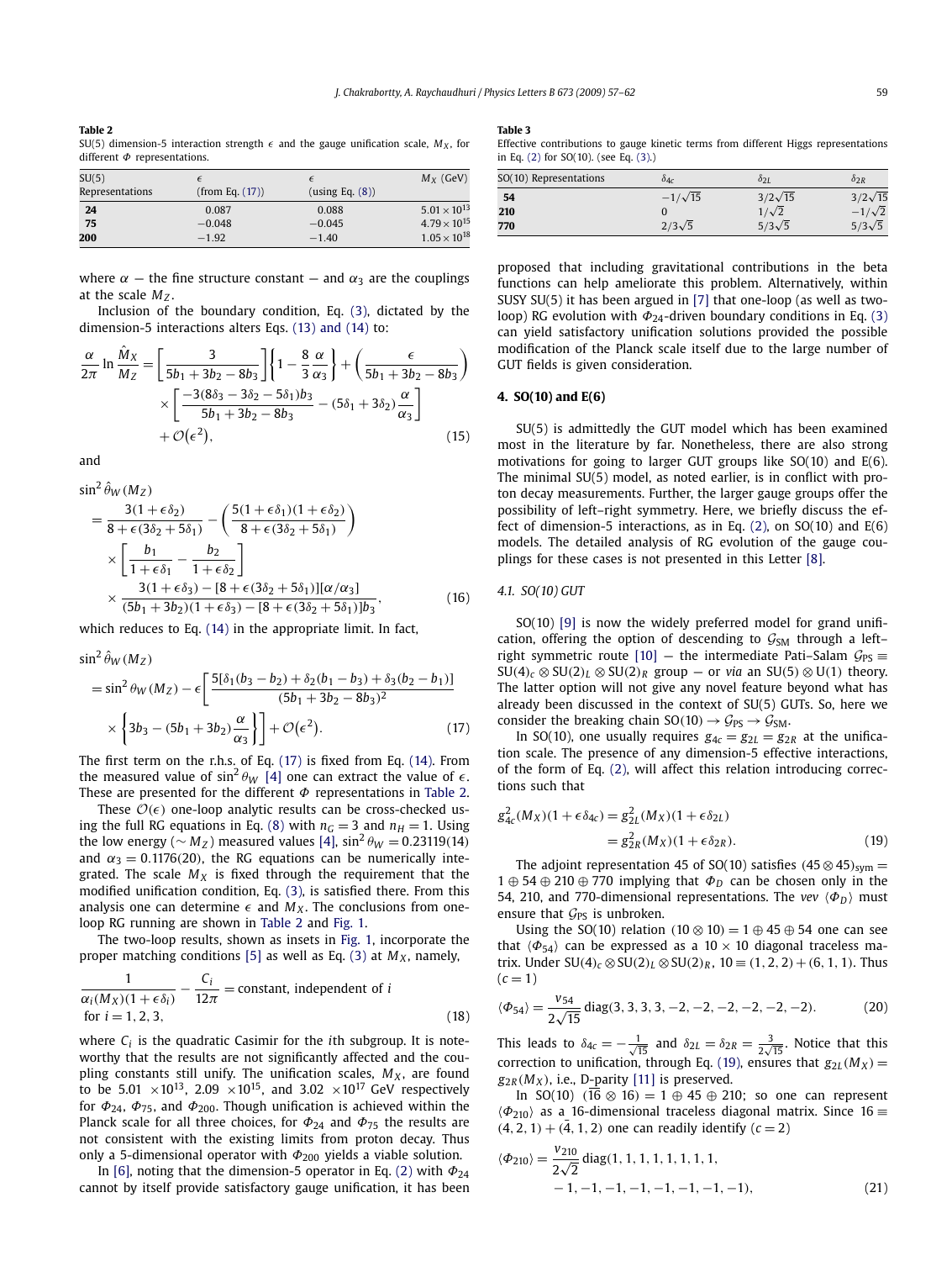<span id="page-3-0"></span>

**Fig. 1.** The evolution of gauge coupling constants for different choices of *Φ* for SU(5) GUTs: *Φ*<sup>24</sup> (left), *Φ*<sup>75</sup> (centre), *Φ*<sup>200</sup> (right). In the inset the results for two-loop evolution are shown.

yielding  $\delta_{4c} = 0$  and  $\delta_{2L} = -\delta_{2R} = \frac{1}{\sqrt{2}}$ . It is noteworthy that Dparity is broken through  $\langle \Phi_{210} \rangle$  and  $g_{2L}(M_X) \neq g_{2R}(M_X)$  though  $SU(2)_L \otimes SU(2)_R$  remains unbroken at  $M_X$ . The effect of dimension-5 interactions arising from  $\Phi_{54}$  and  $\Phi_{210}$  on gauge coupling unification has been examined in the literature [\[12\].](#page-5-0)

Finally, we turn to the last possibility for SO(10), namely *Φ*770. Since  $(45 \otimes 45)_{sym} = 1 \oplus 54 \oplus 210 \oplus 770$  with  $45 \equiv (15, 1, 1) +$  $(1, 3, 1) + (1, 1, 3) + (6, 2, 2)$  one can write the *vev* in terms of a 45 × 45 diagonal traceless matrix. The  $\langle \Phi_{54} \rangle$  and  $\langle \Phi_{210} \rangle$  can also be written in a similar form and care must be taken to ensure that  $\langle \Phi_{770} \rangle$  is orthogonal to them. In this manner one arrives at  $(c = 8)$ :

$$
\langle \Phi_{770} \rangle = \frac{v_{770}}{\sqrt{180}} \operatorname{diag}(\underbrace{-4, \dots, -4}_{15 \text{ entries}}, \underbrace{-10, \dots, -10}_{3+3 \text{ entries}}, \underbrace{5, \dots, 5}_{24 \text{ entries}}). \tag{22}
$$

From this one finds  $\delta_{4c} = \frac{2}{3\sqrt{5}}$  and  $\delta_{2L} = \delta_{2R} = \frac{5}{3\sqrt{5}}$ . All the results for SO(10) are collected together in [Table 3.](#page-2-0)

## *4.2. E(6) GUT*

The exceptional group E(6) has been proposed as a viable GUT alternative [\[13\].](#page-5-0) It offers  $SU(3)_c \otimes SU(3)_L \otimes SU(3)_R$  as a subgroup besides SO*(*10*)* ⊗ U*(*1*)*.

For E(6) the adjoint representation is 78-dimensional. Noting that  $(78 \otimes 78)_{sym} = 1 \oplus 650 \oplus 2430$  it is clear that  $\Phi_D$  can be only in the 650 and 2430-dimensional representations in this case.

In E(6),  $(27 \otimes 27) = 1 \oplus 78 \oplus 650$  and under  $SU(3)_c \otimes SU(3)_L \otimes$  $SU(3)_R$ 27 =  $(1, \bar{3}, 3) + (3, 1, \bar{3}) + (\bar{3}, 3, 1)$ . Therefore one can write  $\langle \Phi_{650} \rangle$  as a 27 × 27 diagonal traceless matrix ( $c = 3$ ). Further, the 650 representation has two fields which are singlet under  $SU(3)_c \otimes SU(3)_L \otimes SU(3)_R$ . Needless to say, any one of these fields or linear combinations thereof may be chosen to break the symmetry. In particular, two linear combinations may be identified which respect  $\delta_{3L} = \pm \delta_{3R}$ . These are:

$$
\langle \Phi_{650} \rangle = \frac{v_{650}}{\sqrt{18}} \operatorname{diag}(\underbrace{-2, \dots, -2}_{9 \text{ entries}}, \underbrace{1, \dots, 1}_{9 \text{ entries}}, \underbrace{1, \dots, 1}_{9 \text{ entries}}).
$$
 (23)

This results in  $\delta_{3c} = -\frac{1}{\sqrt{2}}$  and  $\delta_{3L} = \delta_{3R} = \frac{1}{2\sqrt{2}}$ , and

$$
\langle \Phi'_{650} \rangle = \frac{v'_{650}}{\sqrt{6}} \operatorname{diag}(\underbrace{0, \dots, 0}_{9 \text{ entries}}, \underbrace{1, \dots, 1}_{9 \text{ entries}}, \underbrace{-1, \dots, -1}_{9 \text{ entries}}). \tag{24}
$$

From this  $\delta_{3c} = 0$  and  $\delta_{3L} = -\delta_{3R} = \frac{3}{2\sqrt{6}}$ .

Finally, using  $78 = (8, 1, 1) + (1, 8, 1) + (1, 1, 8) + (3, 3, 3) +$  $(3, 3, 3)$  and maintaining consistency with  $\langle \Phi_{650} \rangle$  and  $\langle \Phi'_{650} \rangle$  one can write  $(c = 12)$ 

#### **Table 4**

Effective contributions to gauge kinetic terms from different Higgs representations in Eq. [\(2\)](#page-0-0) for E(6). (see Eq. [\(3\).](#page-1-0)) Note that there are two  $SU(3)_c \otimes SU(3)_L \otimes SU(3)_R$ singlet directions in 650.

| $E(6)$ Representations | $\delta$ 3c   | 931           | $\delta_{3R}$  |
|------------------------|---------------|---------------|----------------|
| 650                    | $-1/\sqrt{2}$ | $1/2\sqrt{2}$ | $1/2\sqrt{2}$  |
| 650                    |               | $3/2\sqrt{6}$ | $-3/2\sqrt{6}$ |
| 2430                   | $\sqrt{26}$   | $\sqrt{26}$   | $\sqrt{26}$    |

$$
\langle \Phi_{2430} \rangle = \frac{v_{2430}}{3\sqrt{26}} \operatorname{diag}(9, \dots, 9, 9, \dots, 9, 9, \dots, 9, 9, \dots, 9, 8 \text{ entries} \times 8 \text{ entries} \times 8 \text{ entries} \times 8 \text{ entries} \times 10^{-4}, \dots, -4, -4, \dots, -4).
$$
\n(25)

One can readily read off  $\delta_{3c} = \delta_{3L} = \delta_{3R} = -\frac{3}{\sqrt{26}}$ .

In Table 4 we collect the findings for the different representations of E(6).

## **5. Supersymmetric GUTs**

#### *5.1. Unification, neutrino mass*

In a supersymmetric theory, the fermions, Higgs scalars, and gauge bosons of the GUT model are endowed with superpartners constituting chiral and vector supermultiplets. It is well known that gauge coupling unification is possible if SUSY is manifested at the TeV scale [\[14\].](#page-5-0) If dimension-5 interactions are also present then that will further affect this unification. In fact, it was shown within SUSY SU(5) that if the  $\delta_i$  ( $i = 1, 2, 3$ ) in Eq. [\(3\)](#page-1-0) are fixed as determined (see [Table 1\)](#page-1-0) by the 24-dimensional representation [\[15\]](#page-5-0) or permitted to vary arbitrarily [\[16\]](#page-5-0) then unification, at the one-loop level, is always possible.

Here we perform a one-loop as well as a two-loop analysis. Above the SUSY scale (chosen as 1 TeV) this entails the replace-ment of Eqs. [\(10\) and \(11\)](#page-1-0) by (for  $n_G = 3, n_H = 2$ )

$$
b_1 = \frac{33}{5}, \qquad b_2 = 1, \qquad b_3 = -3, \tag{26}
$$

and

$$
b_{ij} = \begin{pmatrix} 199/25 & 27/5 & 88/5 \\ 9/5 & 25 & 24 \\ 11/5 & 9 & 14 \end{pmatrix}.
$$
 (27)

We find that unification is allowed for all three choices of *Φ* namely, 24, 75, and 200 – when the  $\delta_i$  ( $i = 1, 2, 3$ ) are appropriately identified. The results are presented in [Table 5.](#page-4-0) Unlike the non-SUSY alternative in [Table 2,](#page-2-0) now for every case one gets  $M_X \sim 10^{16}$  GeV. In line with expectation, the size of  $\epsilon$  is reduced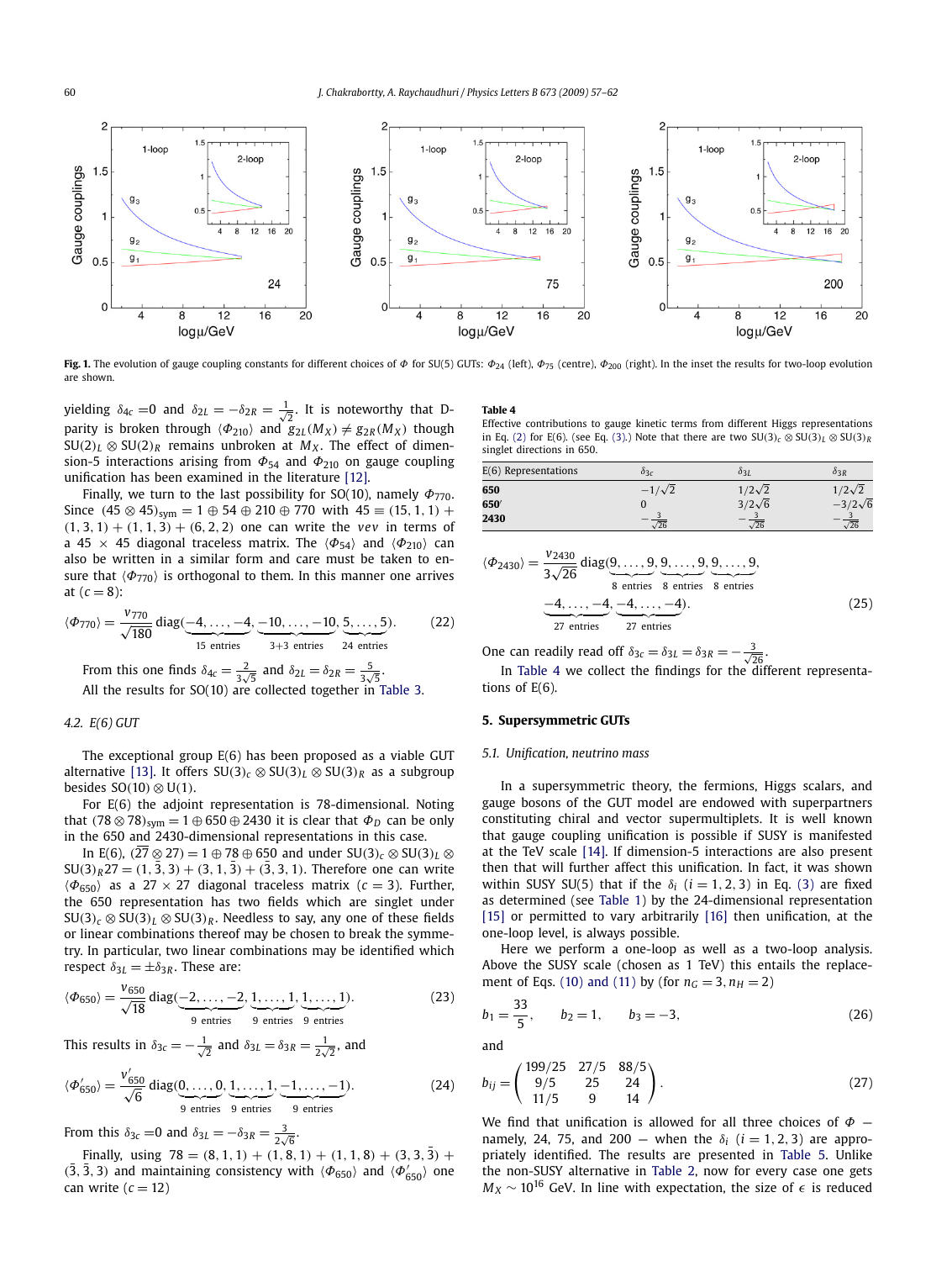<span id="page-4-0"></span>

| Table 5                                                                                        |  |
|------------------------------------------------------------------------------------------------|--|
| SU(5) dimension-5 interaction strength $\epsilon$ and the gauge unification scale, $M_X$ , for |  |
| different $\Phi$ representations in a supersymmetric theory.                                   |  |

| SU(5)           | 1 loop   |                       |            | 2 loop                |  |
|-----------------|----------|-----------------------|------------|-----------------------|--|
| Representations |          | $M_X$ (GeV)           | $\epsilon$ | $M_X$ (GeV)           |  |
| 24              | 0.017    | $1.10 \times 10^{16}$ | $-0.003$   | $1.38 \times 10^{16}$ |  |
| 75              | $-0.007$ | $1.92 \times 10^{16}$ | 0.001      | $1.24 \times 10^{16}$ |  |
| 200             | $-0.204$ | $3.16 \times 10^{16}$ | 0.071      | $1.10 \times 10^{16}$ |  |

in this SUSY case as the couplings tend to unify even without these interactions. The trend of agreement between the one-loop and two-loop results is gratifying.

The degenerate fermionic SUSY partner of *Φ* might play a role in the generation of realistic neutrino masses through the see-saw mechanism. Continuing with the SU(5) model for the purpose of illustration, if  $\Phi$  is in the 24 representation then its fermion partner multiplet contains fields transforming as (1*,* 1*,* 0) and (1*,* 3*,* 0) under  $SU(3)_c \otimes SU(2)_L \otimes U(1)_Y$ . Through a Yukawa coupling of the form  $5_F24_F\bar{5}_H$  they can serve as the heavy exchanged fermionic mode of type I [\[17\]](#page-5-0) and type III [\[18\]](#page-5-0) see-saw models, respectively.<sup>1</sup> These fermions reside at the  $M_X$  scale and will lead to neutrino masses typically at the  $10^{-2}$ – $10^{-3}$  eV level. In fact, the above Yukawa coupling will result in simultaneous type I and type III see-saw contributions which together will lead to an enhancement. A similar situation obtains if *Φ* is chosen in the 200 representation. In the 75 of SU(5) the SU(3)<sub>*c*</sub> ⊗ SU(2)<sub>*L*</sub> ⊗ U(1)<sub>*Y*</sub> (1*,* 3*,* 0) field is not present. So only type I see-saw is feasible for this alternative. For  $SO(10)$  and  $E(6)$  SUSY GUTs, over and above these options, there is even room for the type II see-saw [\[19\]](#page-5-0) through heavy scalars transforming as (1*,* 3*,* 0).

#### *5.2. Non-universality of gaugino masses*

The results presented in the earlier sections have a direct application — specifically in the generation of non-universal gaugino masses — in SUSY models which emerge from a GUT where supersymmetry breaking and GUT symmetry breaking are tied together. These arise from the gauge kinetic term which can be schematically written as

$$
\mathcal{L} = \int d^2 \theta f_{\alpha\beta}(\Phi) W^{\alpha} W^{\beta} + \text{h.c.},
$$
\n(28)

where *fαβ* is a function of the chiral superfield *Φ* whose scalar component is responsible for the GUT symmetry breaking. *fαβ* is symmetric in the GUT gauge indices  $\alpha$ ,  $\beta$  and  $W^{\alpha}$  are the GUT gauge superfields. When the F-component of the chiral superfield, *F*<sub> $\Phi$ </sub>, gets a non-zero *vev* at the GUT scale, the gauginos  $\lambda^{\alpha}$  develop an effective mass term

$$
\mathcal{L}_{\text{mass}} \propto \frac{\langle F_{\phi} \rangle_{\alpha\beta}}{M} \lambda^{\alpha} \lambda^{\beta},\tag{29}
$$

where *M* is the mass scale of the GUT symmetry breaking. This scenario, including detailed phenomenological implications, has been widely discussed in the context of SUSY SU(5) [\[15,16\].](#page-5-0) Some cases have also been examined for SUSY SO(10) [\[20\].](#page-5-0)

It is obvious that the group-theoretic structures of Eqs. [\(2\) and](#page-0-0) [\(29\)](#page-0-0) are identical. Hence the results discussed in the previous sections can be taken over *mutatis mutandis*. For example, for SU(5) breaking to  $SU(3)_c \otimes SU(2)_L \otimes U(1)_Y$  we should get for the gaugino masses *Mi*:

$$
M_{3c}: M_{2L}: M_Y = \delta_3: \delta_2: \delta_1.
$$
\n
$$
(30)
$$

This is to be compared with Eq. [\(3\).](#page-1-0) The  $\delta_{1,2,3}$  can be found in [Table 1.](#page-1-0) The non-universality of gaugino masses has far-reaching implications for SUSY phenomenology [\[21\].](#page-5-0)

Similarly, for  $SO(10) \rightarrow SU(4)_c \otimes SU(2)_L \otimes SU(2)_R$  one has

$$
M_{4c}: M_{2L}: M_{2R} = \delta_{4c}: \delta_{2L}: \delta_{2R}, \tag{31}
$$

where *δ*4*c,*2*L,*2*<sup>R</sup>* can be found in [Table 3.](#page-2-0) Of course, at an intermediate scale there is the further breaking of  $SU(4)_c \otimes SU(2)_R$  to  $SU(3)_c \otimes U(1)_Y$  and for phenomenology at low energies the  $SU(3)_c$ ,  $SU(2)_L$ , and  $U(1)_Y$  gauginos are of relevance [\[22\].](#page-5-0)

Finally, for E(6) breaking to  $SU(3)_c \otimes SU(3)_L \otimes SU(3)_R$ :

$$
M_{3c}: M_{3L}: M_{3R} = \delta_{3c}: \delta_{3L}: \delta_{3R}. \tag{32}
$$

The deviation from universality for different Higgs representations is controlled by the  $\delta_{3c,3L,3R}$  which are listed in [Table 4.](#page-3-0)

### **6. Conclusions**

Non-perturbative effects arising from quantum gravity or string compactification can be mimicked through higher dimensional non-renormalisable interactions. We have considered one class of such dimension-5 interactions which modify the unification condition of gauge coupling constants in grand unified theories. For SU(5), SO(10), and E(6) GUTs we have exhaustively worked out their implications for gauge coupling unification conditions. For the case of SU(5), we have shown how low energy physics can constrain these interaction strengths and the manner in which this would affect the unification scale. We also briefly examine the status of gauge unification in an SU(5) SUSY GUT model with the dimension-5 interactions and discuss a possible route to generate realistic neutrino masses through the see-saw mechanism. A corollary of the exercise is an application to SUSY models where non-universal gaugino mass relations obtain from a similar grouptheoretic structure.

#### **Acknowledgements**

This research has been supported by funds from the XIth Plan RECAPP and 'Neutrino Physics' projects at HRI. J.C. is thankful to Nishita Desai for discussions about the numerical work. Use of the HRI cluster computational facility is gratefully acknowledged.

### **References**

- [1] J.C. Pati, A. Salam, Phys. Rev. D 10 (1974) 275;
	- H. Georgi, S.L. Glashow, Phys. Rev. Lett. 32 (1974) 428; G.G. Ross, Grand Unified Theories, Benjamin/Cummings, Reading, USA, 1984; R.N. Mohapatra, Unification and Supersymmetry. The Frontiers of Quark–Lepton Physics, Springer, Berlin, Germany, 1986.
- [2] Q. Shafi, C. Wetterich, Phys. Rev. Lett. 52 (1984) 875; C.T. Hill, Phys. Lett. B 135 (1984) 47;
	- L.J. Hall, U. Sarid, Phys. Rev. Lett. 70 (1993) 2673.
- [3] H. Georgi, H.R. Quinn, S. Weinberg, Phys. Rev. Lett. 33 (1974) 451;
- D.R.T. Jones, Phys. Rev. D 25 (1982) 581.
- [4] C. Amsler, et al., Particle Data Group, Phys. Lett. B 667 (2008) 1.
- [5] L.J. Hall, Nucl. Phys. B 178 (1981) 75; D. Chang, R.N. Mohapatra, J. Gipson, R.E. Marshak, M.K. Parida, Phys. Rev. D 31 (1985) 1718.
- [6] J.R. Bhatt, S. Patra, U. Sarkar, arXiv:0811.3307 [hep-ph].
- [7] X. Calmet, S.D.H. Hsu, D. Reeb, Phys. Rev. Lett. 101 (2008) 171802,
- arXiv:0805.0145 [hep-ph].
- [8] J. Chakrabortty, A. Raychaudhuri, in preparation.
- [9] H. Georgi, in: C.A. Carlson (Ed.), Particles and Fields 1974, AIP, New York, 1975;
	- H. Fritzsch, P. Minkowski, Ann. Phys. (N.Y.) 93 (1975) 193; T. Clark, T. Kuo, N. Nakagawa, Phys. Lett. B 115 (1982) 26; C.S. Aulakh, R.N. Mohapatra, Phys. Rev. D 28 (1983) 217.
- [10] J.C. Pati, A. Salam, Phys. Rev. D 10 (1974) 275; R.N. Mohapatra, J.C. Pati, Phys. Rev. D 11 (1975) 566; R.N. Mohapatra, J.C. Pati, Phys. Rev. D 11 (1975) 2558; G. Senjanović, R.N. Mohapatra, Phys. Rev. D 12 (1975) 1502.

 $1$  It is true that the Yukawa coupling of these superpartner fermions with an ordinary fermion and a Higgs scalar  $-$  as required in the see-saw structure  $-$  will be R-parity non-conserving. This does not contradict experimental results since the fermions in the 24 multiplet are all superheavy.